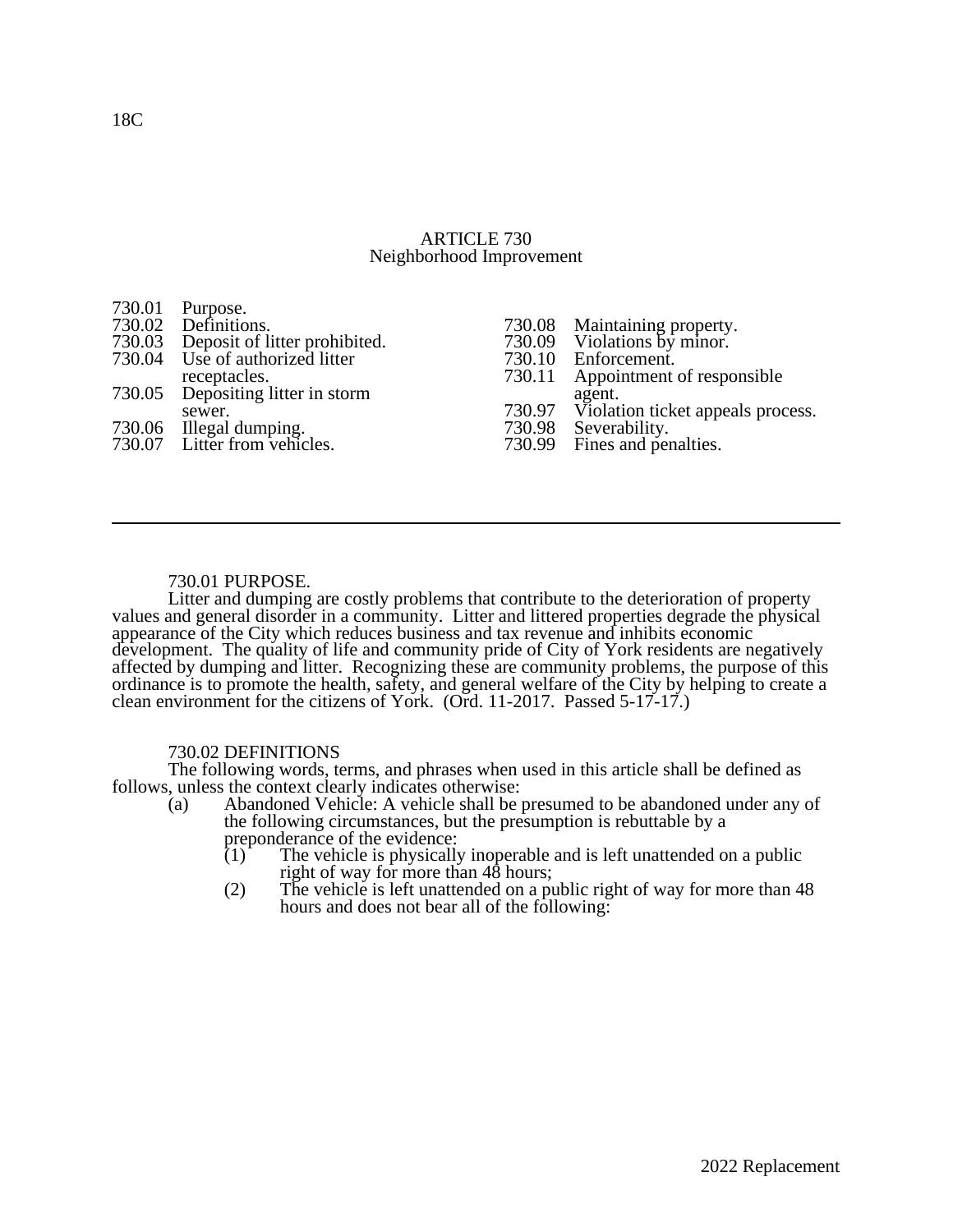- A. A valid registration plate;<br>B. A current certificate of ins
- B. A current certificate of inspection;<br>C. An ascertainable vehicle identification
	- An ascertainable vehicle identification number;
- (3) The vehicle has remained on private property without the consent of the owner or person in control of the property for more than 24 hours.
- (4) For the purposes of this article a vehicle shall be a motor vehicle as defined by the Commonwealth of Pennsylvania or any watercraft or other vehicle that is either self-propelled or meant to be towed by another vehicle.
- (b) Authorized Litter Receptacle is a litter collection receptacle which is placed on the public right-of-way or on public property to deposit small quantities of handheld trash, but not household or commercial waste.
- (c) Dumping includes, but is not limited to, depositing of litter, depositing of durable goods (refrigerators, washers, dryers, mattresses, etc…), small appliances, furniture, carpets, tires, vehicles, vehicle parts and automotive products and other such municipal waste, hazardous waste, residual waste and construction or demolition debris on public or private property, except as authorized in Article 951, Municipal Solid Waste Management Act and Article 952, Waste Minimization and Recycling, of the York City Ordinances.
- (d) Hazardous Waste means any waste material or combination of solid, liquid, semisolid, or contained gaseous material that because of its quantity,
	- concentration, physical, chemical, or infectious characteristics may:<br>(1) Cause, or significantly contribute to an increase in mortality Cause, or significantly contribute to an increase in mortality or an increase in serious irreversible or incapacitating illness; or
	- (2) Pose a substantial present or potential hazard to human health or the environment when improperly treated, stored, transported, or disposed of or otherwise managed.
- (e) Household Hazardous Waste (HHW) is waste which would chemically or physically be classified as a hazardous waste but is excluded from regulation as a hazardous waste because it is produced in quantities smaller than those regulated by the Pennsylvania Department of Environmental Protection, and because it is generated by persons not otherwise covered as hazardous waste generators by those regulations. Such HHW materials meet one of the following four classifications: Toxic; Flammable; Reactive; or Corrosive. HHW consists of numerous products that are common to the average household such as: Pesticides and herbicides, cleaners, automotive products, paints, and acids.
- (f) Junked Vehicle means any vehicle which presents a hazard or danger to the public or is a public nuisance by virtue of its state or condition of disrepair. The following conditions, if present, are examples of a state or condition of disrepair:<br> $(1)$  R
	- (1) Rusted and/or jagged metal on or protruding from the body of the vehicle;<br>(2) Broken glass or windows on or in the vehicle;
	-
	- (2) Broken glass or windows on or in the vehicle;<br>(3) Leaking of any fluids from the vehicle or defla (3) Leaking of any fluids from the vehicle or deflated or flat tire(s);<br>(4) Unsecured and/or unlocked doors, hood or trunk;
	- (4) Unsecured and/or unlocked doors, hood or trunk;<br>(5) Storage or placement of the vehicle in an unbalane
	- Storage or placement of the vehicle in an unbalanced condition, on concrete blocks or other similar apparatus;
	- (6) Harboring of rodents, insects or other pests.

The foregoing examples are not inclusive of all conditions which may constitute a state or condition of disrepair.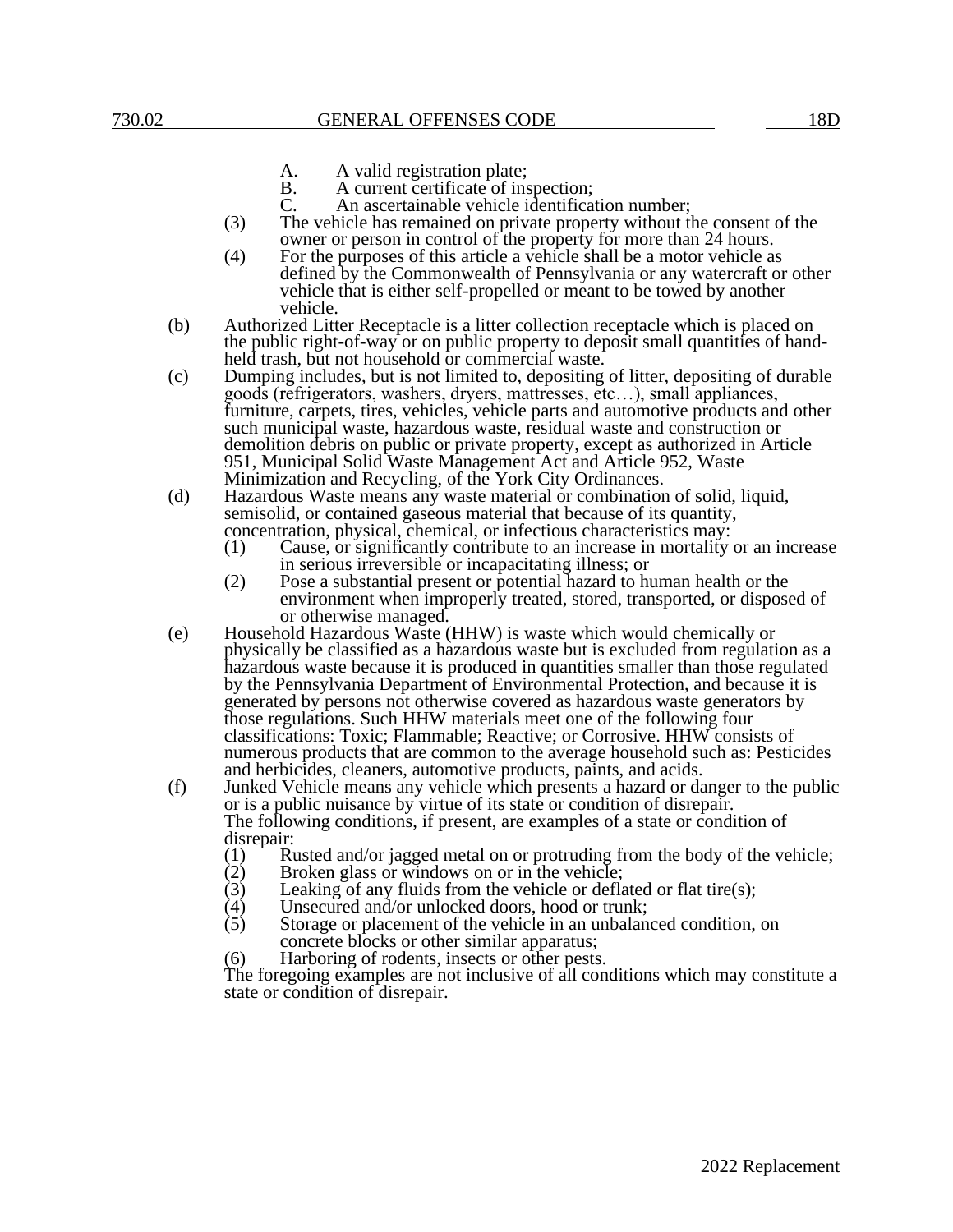| 18E | Neighborhood Improvement | 730.03 |
|-----|--------------------------|--------|
|     |                          |        |

- (g) Litter includes, but is not limited to, all waste material, garbage, trash, i.e. waste paper, tobacco products, wrappers, food or beverage containers, newspapers, etc., municipal waste, human waste, domestic animal waste, furniture or motor vehicle seats, vehicle parts, automotive products, shopping carts, construction or demolition material, recyclable material, dirt, mud and yard waste that has been abandoned or improperly discarded, deposited or disposed.
- (h) Minor shall mean any person under the age of eighteen (18) years.<br>(i) Municipal Waste means any garbage, refuse, industrial, lunchroom
- Municipal Waste means any garbage, refuse, industrial, lunchroom or office waste, and other material including solid, liquid, semisolid, or contained gaseous material resulting from operation or residential, municipal, commercial, or institutional establishments or from community activities and which is not classified as residual waste or hazardous waste as defined herein.
- (j) Notice of Violation is a written document issued to a person in violation of a City ordinance which specifies the violation and contains a directive to take corrective action within a specified time frame or face further legal action.
- (k) Person means every natural person, firm, corporation, partnership, association, or institution.
- (l) Private Property means any land and the improvements thereon owned by any person and includes front, side and rear yards; vacant lots, buildings and other structural improvement; walkways and alleyways; and parking areas, designed or used either wholly or in part for private residential, industrial or commercial purposes, whether inhabited or temporarily or continuously uninhabited or vacant, including any yard, grounds, walk, driveway, porch, steps, vestibule or mailbox belonging or appurtenant to such dwelling, house, building or other structure.
- (m) Public Officer means any police officer, authorized inspector, or public official designated by the Mayor to enforce the City Ordinance.
- (n) Public Nuisance means any condition or premises which is unsafe or unsanitary.<br>
(o) Refuse container means a metal or plastic container sold for the purpose of storing
- Refuse container means a metal or plastic container sold for the purpose of storing refuse that is thirty-two gallons or less and, when filled, weighs less than forty pounds. Plastic bags up to thirty-two gallon capacity sold for the purpose of storing municipal waste may be substituted. Containers must have a handle and a tight fitting lid.
- (p) Residual Waste means any discarded material or other waste including solid, semisolid, or contained gaseous materials resulting from construction, industrial, mining, and agricultural operations excluding municipal water and sewer operations.
- (q) Responsible Agent means any person residing or working within the County of York designated to accept service on behalf of a legal owner or operator of a rental dwelling unit.
- (r) Vegetation is any planting that is cultivated and managed for edible or ornamental purposes such as vegetable gardens, trees, shrubs, hedges, flowers, etc.
- (s) Violation Ticket is issued by a police officer or public officer to a person who violates a provision of this Article.
- (t) Weeds shall be defined as all grasses, annual plants and vegetation, which meet any of the following criteria: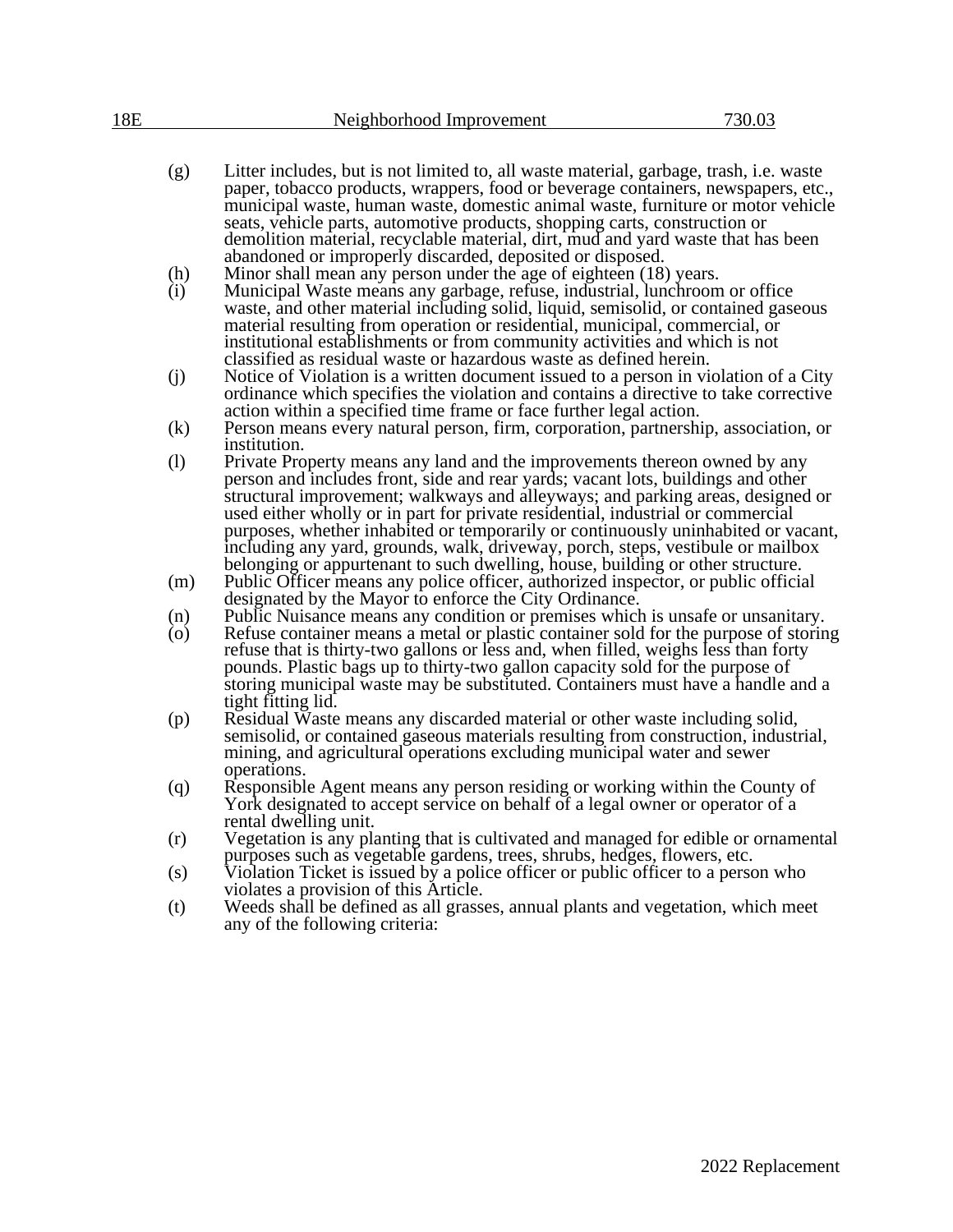- (1) Exceed ten (10) inches in height;<br>(2) Exhale unpleasant noxious odors
- Exhale unpleasant noxious odors or pollen such as ragweed, dandelion and miscellaneous other vegetation commonly referred to as weeds or brush,
- (3) May conceal filthy deposits or serve as breeding places for mosquitoes, other insects or vermin,
- (4) May cause a public nuisance.

Weeds shall not include cultivated and managed vegetation planted for edible or ornamental purposes such as vegetable gardens, trees, shrubs, flowers, etc. (Ord. 11-2017. Passed 5-17-17.)

### 730.03 DEPOSIT OF LITTER PROHIBITED.

No persons shall throw, scatter, deposit or sweep litter, or cause litter to be on an a public place, such as a street, sidewalk, park or playground, nor onto any private property, except in authorized receptacles.

(Ord. 11-2017. Passed 5-17-17.)

# 730.04 USE OF AUTHORIZED LITTER RECEPTACLES.<br>(a) No person shall deposit household or commercial was

No person shall deposit household or commercial waste in an authorized litter receptacle. Only small quantities of hand-held trash may be placed in authorized litter receptacles.

(b) Persons shall deposit litter in authorized litter receptacles in such a manner as to prevent it from overflowing the receptacle.

(c) No person shall damage, deface, abuse, or misuse any litter receptacle so as to interfere with its proper function or to detract from its proper appearance. (Ord. 11-2017. Passed 5-17-17.)

### 730.05 DEPOSITING LITTER IN STORM SEWER.

No person shall throw, scatter or deposit litter in any storm sewer in the City. (Ord. 11-2017. Passed 5-17-17.)

# 730.06 ILLEGAL DUMPING.<br>(a) No person shall dump o

No person shall dump or cause to be deposited trash, debris, municipal waste, durable goods (refrigerator, washer, dryer, mattresses, etc.), small appliances, furniture, carpets, shopping carts, tires, vehicles, vehicle parts, automotive products, construction or demolition material or other such items on public or private property, except as authorized in Articles 951, Municipal Solid Waste Management Act and Article 952, Waste Minimization and Recycling.

(b) No person shall dump or cause to be deposited household hazardous, hazardous, or residual waste on public or private property. (Ord. 11-2017. Passed 5-17-17.)

## 730.07 LITTER FROM VEHICLES.<br>(a) No person shall throw, scatter

No person shall throw, scatter or deposit litter from a vehicle upon any public street or other public place within the City, or upon private property.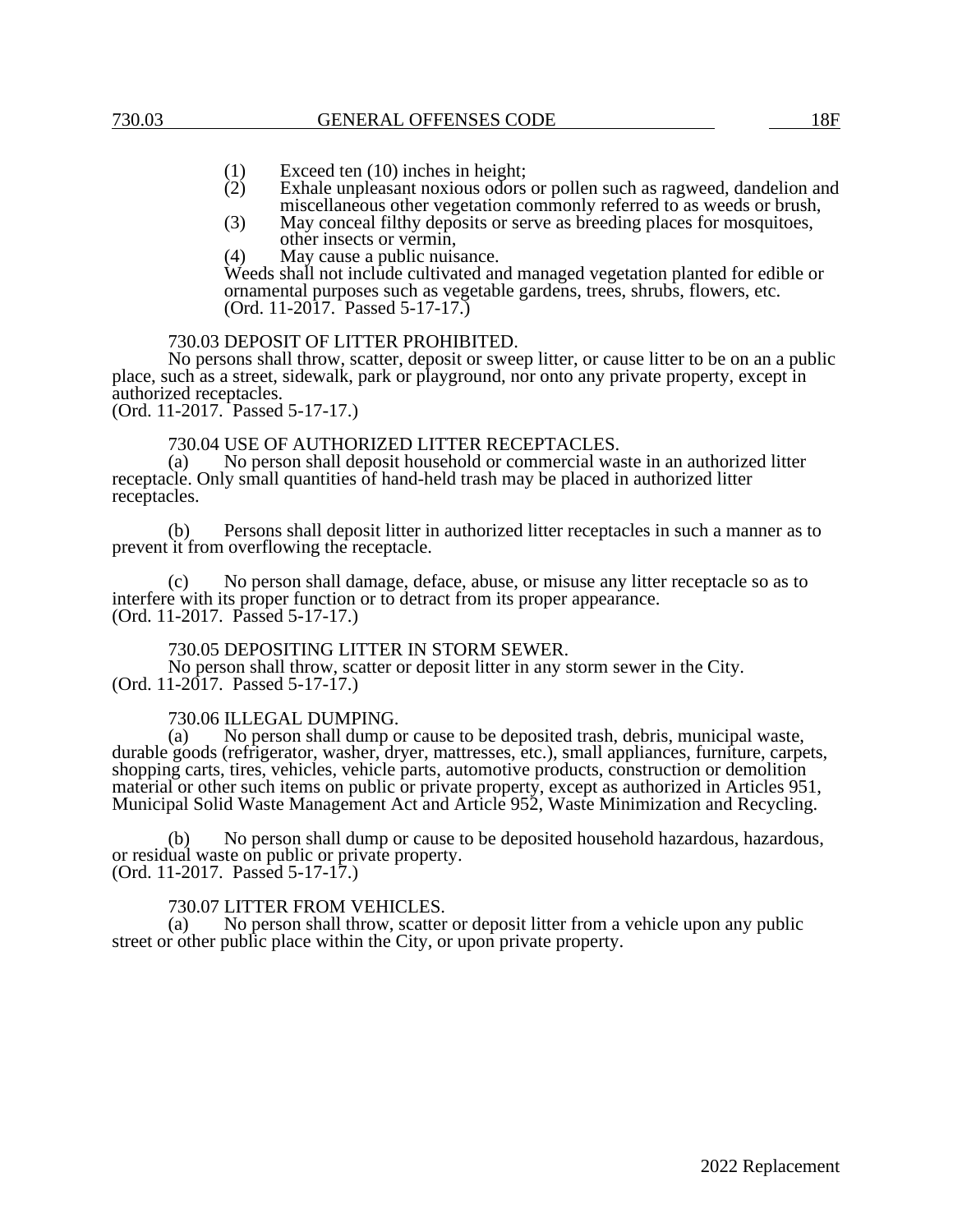(b) The owner or operator of any motor vehicle from which the aforementioned litter is thrown, discharged, dumped, deposited, placed, left or caused to be thrown, discharged, dumped, deposited, placed or left shall be responsible for such litter. (Ord. 11-2017. Passed 5-17-17.)

730.08 MAINTAINING PROPERTY.<br>(a) Litter.

Litter.

- (1) No owner, possessor or responsible agent of real property shall permit litter to accumulate on the property and adjacent sidewalk. It shall be the owner's, 95possessor's or responsible agent's duty to remove such litter to prevent any such accumulation.
- (2) No owner, possessor or responsible agent of real property shall accumulate, permit or store items such as furniture, durable goods (refrigerators, washers, dryers, etc.), small appliances, carpets, tires, vehicles, vehicle parts, automotive products, municipal waste, hazardous waste, residual re73waste, construction or demolition debris on the exterior of the property if it poses a threat to the physical appearance, safety or public health of the community or if their presence creates the potential for a public nuisance.
- (3) The owner, possessor, or responsible agent of a commercial or institutional property may be required to procure, place, empty and maintain a sufficient number of litter receptacles on their property for public use by its customers to prevent the chronic accumulation of litter. These litter receptacles may not be placed in the public right of way.
- (4) It shall be unlawful for anyone to obstruct or reduce in any way clear width of any doorway, hallway, passageway, fire escapes or other exitways.

(b) Garbage and Rubbish. Violations of Article 951 of the York City Local Codified Ordinances (Municipal Solid Waste Management Act) including but not limited to the following shall constitute a violation of this section and may result in a ticket or citation:<br>(1) Place any municipal solid waste or other material subjection.

- Place any municipal solid waste or other material subject to decay, anywhere in the City except in a suitable container;
- (2) Permit to remain any municipal solid waste or other material subject to decay, anywhere in the City except in accordance with Section 951.05;
- (3) Cause or permit to remain, on private property or the adjoining public places such as sidewalks, curbs or streets, the unauthorized accumulation of dust, litter, yard waste, refuse, recyclables or large items;
- (4) Cause or permit to remain, any municipal solid waste on a street, alley or other public place, or upon any private property within the limits of the City, unless it complies with Section 951.05;
- (5) Deposit municipal solid waste in any stream or other body of water;
- (6) Deposit or permit to fall from their person or vehicle any municipal solid waste or litter on any public places, street or alley in the City. This section shall not be construed to prohibit placing of refuse in a container complying with the provisions of this article preparatory to having such material collected and disposed of in the manner provided herein;
- (7) Discharge wastes or waste waters other than storm or groundwater onto public streets or alleys;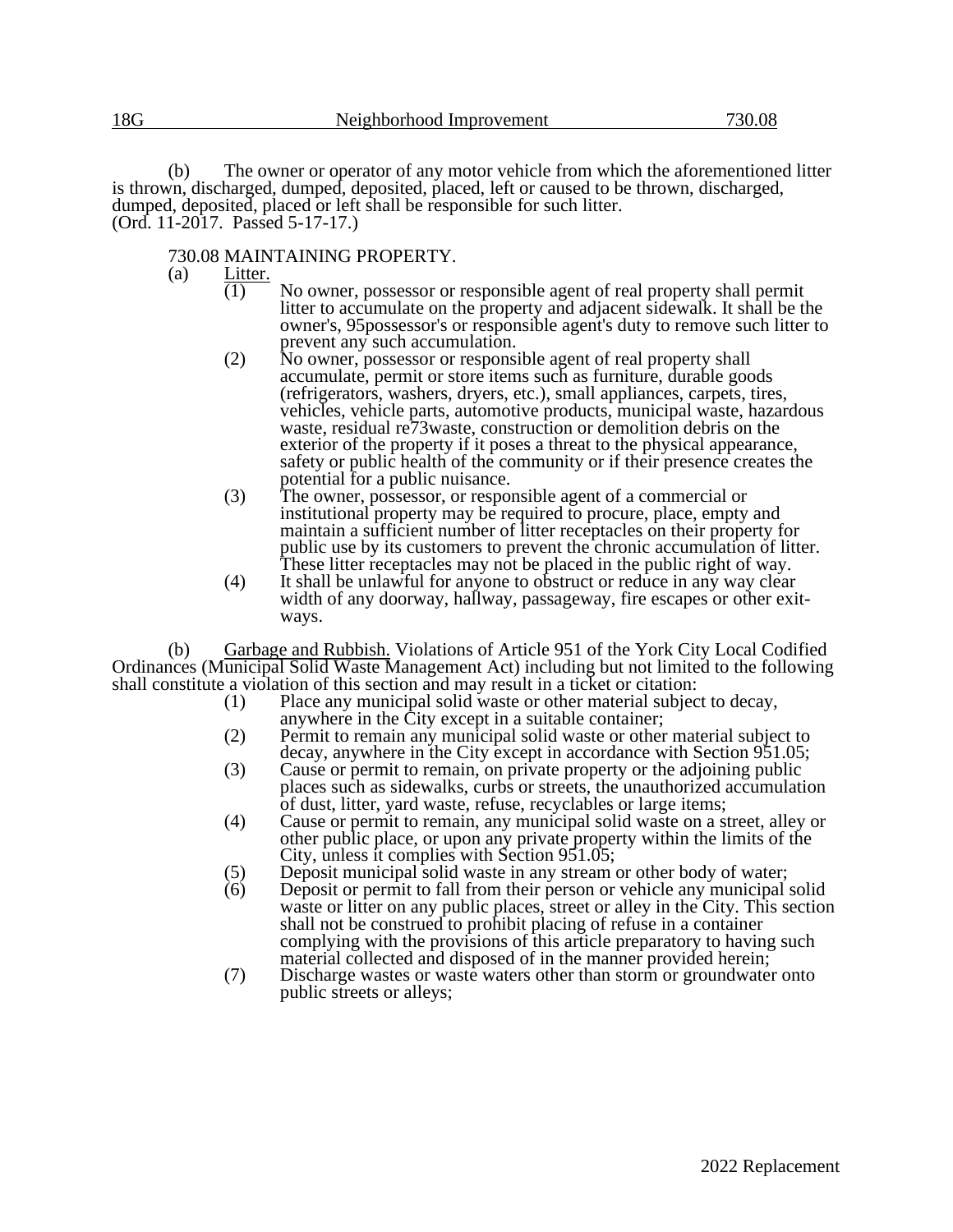- (8) Disposal of any municipal solid waste anywhere in the City except at a lawfully established solid waste disposal facility, in full compliance with all applicable Federal, State and local laws;
- (9) Allow municipal solid waste that has been scattered or spilled from refuse containers, bags or bundles from a cause or causes other than negligence of the contractor on any premises, private property or adjoining public places, such as curbs, sidewalks, streets and alleys. Failure by the owner of such property to remove any municipal solid waste promptly shall be deemed a violation of same;
- (10) Allow any unauthorized accumulation of municipal solid waste on any premises, private property or adjoining public places, such as curbs, sidewalks, streets and alleys. Unauthorized accumulation is hereby declared to be a nuisance and is prohibited. Failure by the owner of such property to remove any existing accumulation of municipal solid waste promptly shall be deemed a violation of same;
- (11) Permit refuse containers to remain on sidewalk between scheduled collections and fail to remove such containers within twenty-four hours after collection; or
- (12) Allow accumulated municipal solid waste and large items at the designated pick-up point for collection prior to 5:00 p.m. the day before collection is scheduled or placed later than 6:00 a.m. the day of collection.
- (13) Dispose of quantities, in excess of the average household, of cooking oil or grease from commercial food preparations other than by private arrangements with a waste oil vendor.
- (14) Use refuse containers in excess of 32 gallons or containers that are not specifically sold for the purpose of refuse storage. Such containers may be removed and disposed of as illegally placed municipal solid waste and no refunds will be given.
- (15) Dispose of any electronics anywhere in the City except at a lawfully established electronic disposal facility, in full compliance with all applicable Federal, State and local laws.

Recycling. Violations of Article 952 of the York City Local Codified Ordinances (Waste Minimization and Recycling) including but not limited to the following shall constitute a violation of this section and may result in a ticket or citation:

- (1) To collect any designated recyclable material which has been placed at the pick-up point for collection or within a recycling drop-off pursuant to this article other than the designated contractor;
- (2) To violate or to cause or to assist in the violation of any provision of this article or any provision of the Pennsylvania Act 101 concerning recycling;
- (3) To place or to cause to be placed any material other than a designated recyclable in a designated recycling container or in or near a recycling drop-off;
- (4) To hinder, obstruct, prevent or interfere with the City or their personnel or designated contractor in the performance of any duty under this article or in the enforcement of this article;
- (5) To allow recyclable materials that have been scattered or spilled from containers or bundles by other than negligence of the recycling contractor to remain in the right of way;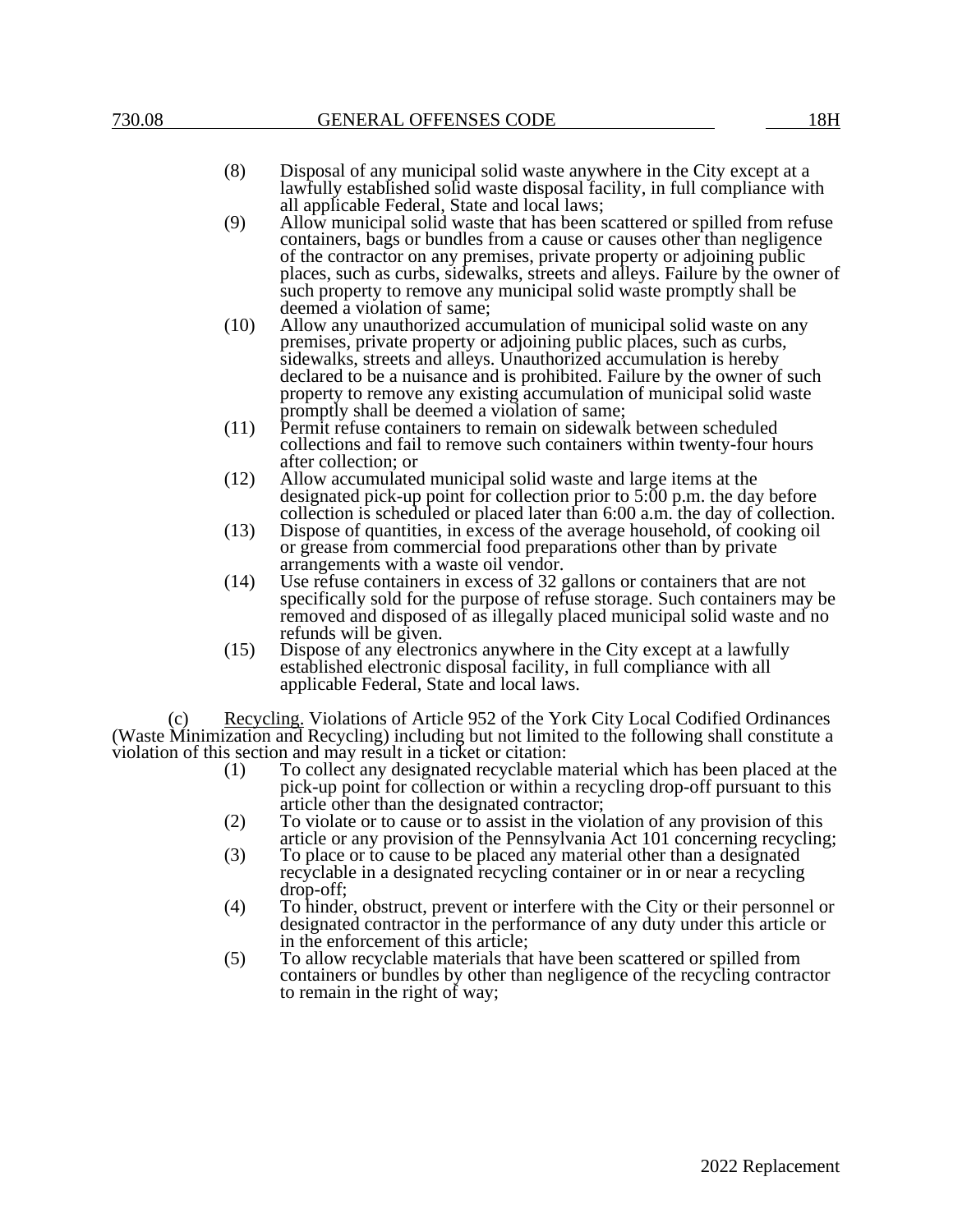- (6) To cause or to assist in the unauthorized use of containers;<br>(7) To cause or allow any unauthorized accumulation of munic
	- (7) To cause or allow any unauthorized accumulation of municipal solid waste or other non-recyclable material within the recycling container which is hereby declared to be a nuisance and is prohibited. Failure of the property owner, tenant or lessee to remove the existing accumulation within five days shall be deemed in violation of same;
- (d) Weeds.
	- No owner, possessor or responsible agent of real property shall permit grass or weeds to exceed ten (10) inches in height in the tree well, sidewalk, curbline or planter strip. It shall be the owner's, possessor's or responsible agent's duty to cut the grass or weeds to prevent such growth.
	- (2) No owner, possessor or responsible agent of real property or any tract of land shall allow any growth of grass or weeds to exceed ten (10) inches in height.
- (e)  $\frac{\text{Vehicles}}{(1) \text{ JU}}$ 
	- **JUNK VEHICLE:** A junk or abandoned vehicle may not be parked, stored or left to remain on any lot, tract, parcel of land of portion thereof on public or private property, occupied or unoccupied, improved or unimproved, within the City of York, unless necessary for the operation of a business enterprise lawfully permitted on private property. Any junk or abandoned vehicle or parts thereof shall be removed.
	- (2) VEHICLE PARKING: Vehicle parking is not permitted on grass, landscaped, or dirt areas of property. All parking areas must be in compliance with all applicable City ordinances, codes and regulations. City sponsored or special events are exempt from this requirement.

(f) Vegetation. No owner, possessor or responsible agent of real property shall permit vegetation on the property to grow in such a manner as to create a public nuisance.

(g) Animal Waste. No owner, possessor or responsible agent of real property shall allow animal waste, feces, urine or other animal excrement to accumulate on their property so as to create a public nuisance, or so as to prevent others from the enjoyment of their own property due to the odor.

(h) Snow Removal. Snow and ice shall be removed from sidewalks in accordance with the current provisions of the Property Maintenance Code and shall not be deposited in violation of any of the requirements of the Property Maintenance Code.

(i) Sidewalk Displays. No owner, possessor or responsible agent of real property shall allow a sidewalk display that constitutes a violation of the Property Maintenance Code. (Ord. 11-2017. Passed 5-17-17.)

## 730.09 VIOLATIONS BY MINOR.

(a) Any violation of the provisions of this Article by a minor thirteen (13) years of age and older may be cause for a citation, a violation ticket and/or a notice to be issued to the minor or to the parent or legal guardian of the minor.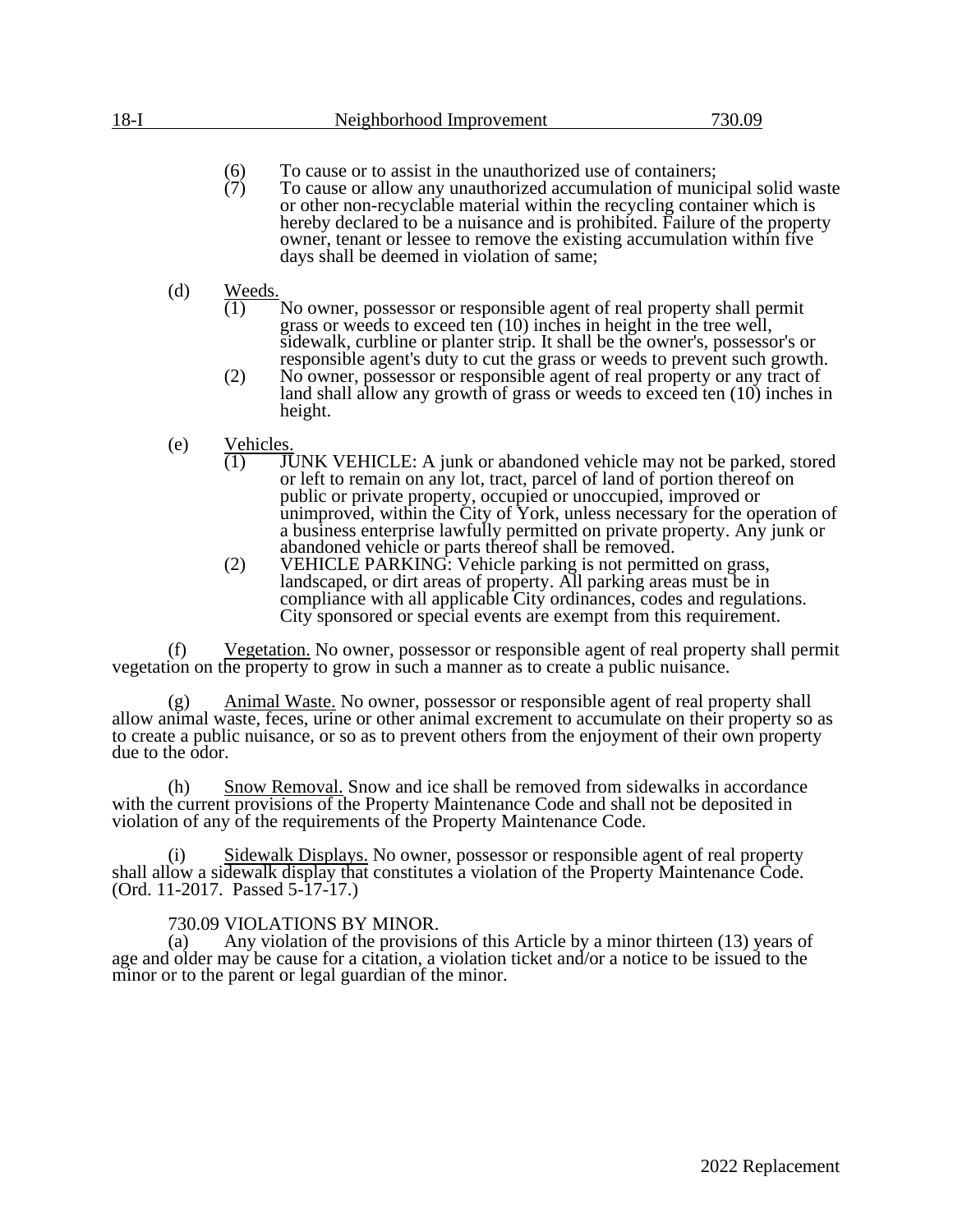(b) Any violation of the provisions of this Article by a minor under the age of thirteen (13) may be cause for a citation, a violation ticket and/or a notice of violation to be issued to the parent or legal guardian on the minor. (Ord. 11-2017. Passed 5-17-17.)

730.10 ENFORCEMENT.<br>(a) The provisions of the

The provisions of this Article shall be enforced by inspectors of the Bureau of Permits and Inspections, police officers, or any other public officer authorized to enforce ordinances.

(Ord. 55-2021. Passed 10-19-21.)

(b) Any violation of the provisions of this Article may be cause for a citation, a violation ticket and/or a notice of violation to be issued to the violator.

(c) A notice of violation or violation ticket shall be served by handing it to the violator, by handing it at the residence of the person to be served to an adult member of the household or other person in charge of the residence, by leaving or affixing the notice or violation ticket to the property where the violation exists, by handing it at any office or usual place of business of the violator, to his/her agent or to the person for the time being in charge thereof, or by mailing the notice to the violator's address of record.

(d) Each day a violation continues or is permitted to continue may constitute a separate offense for which a separate fine may be imposed.

(e) A public officer is authorized and empowered to cause a violation to be corrected.

(f) If the City has effected the correction of the violation, the cost thereof may be charged to the owner of the property, tenant, or offending party.

- (1) Where the public officer or City takes corrective action to abate a public nuisance, the cost thereof, including any labor or materials supplied by the City or its contractors plus an administrative fee of three hundred dollars (\$300.00) added to each invoice incurred shall be charged to the owner and shall constitute a municipal lien against the real property upon which said cost and fee were incurred.
- (2) For nuisance abatements in excess of two thousand dollars (\$2,000.00), the administrative fee shall be fifteen  $(15%)$  percent of the actual cost incurred, including any labor or materials supplied by the City or its contractors.

(g) The City may publish and post any regulations governing the procedures and enforcement of any provisions of this Article. (Ord. 11-2017. Passed 5-17-17.)

#### 730.11 APPOINTMENT OF RESPONSIBLE AGENT.

 Any owner that resides outside of the County of York shall be required to provide the name, address and telephone number of a person who resides within the County who is authorized to serve as an agent for the property owner and is able to accept service of violation tickets, notices or warnings on the owner's behalf. (Ord. 11-2017. Passed 5-17-17.)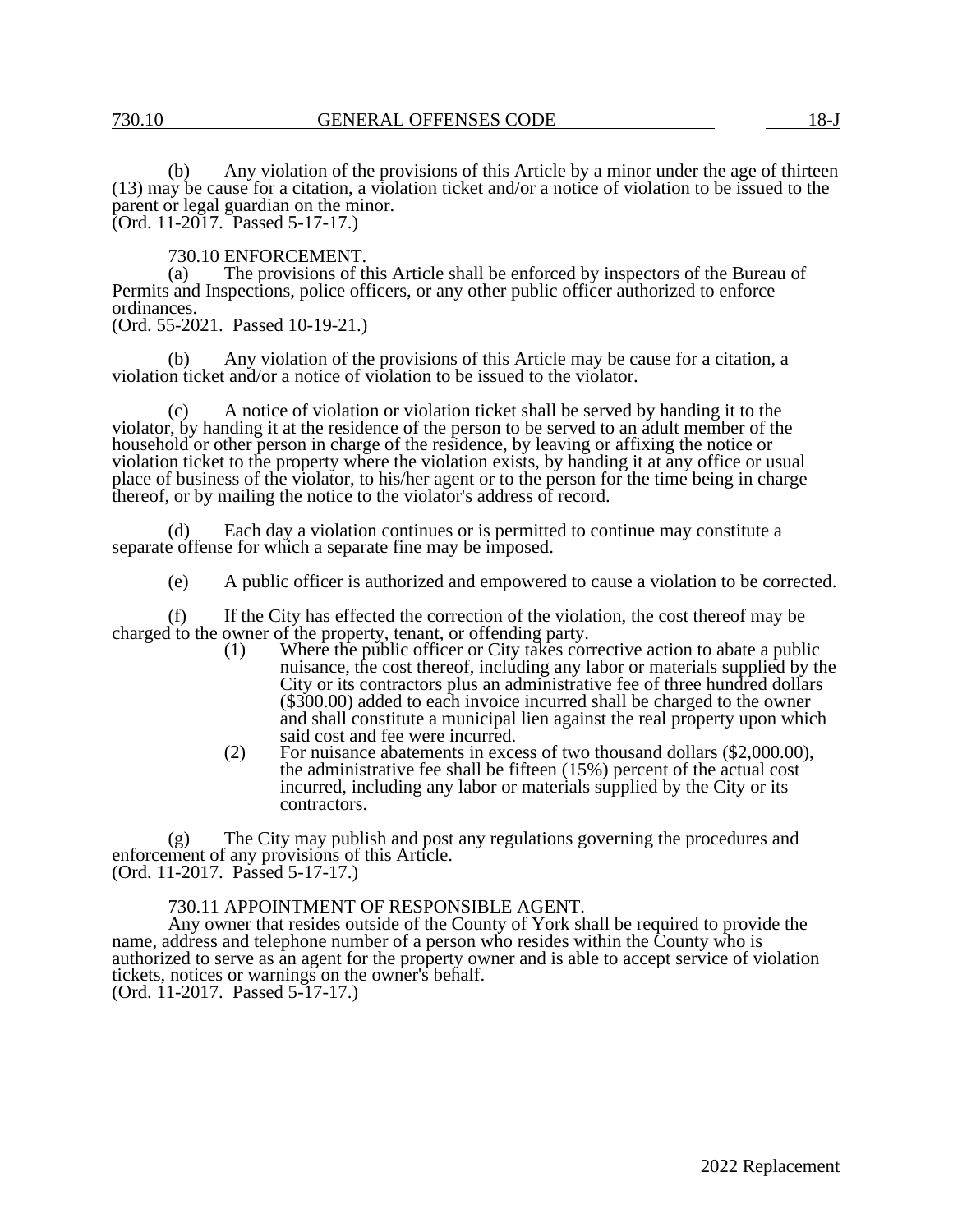### 730.97 VIOLATION TICKET APPEALS PROCESS.

(a) A person in receipt of a violation ticket may appeal to the Bureau of Permits and Inspections by filing a request within fourteen (14) days of receipt of the violation ticket. (Ord. 55-2021. Passed 10-19-21.)

(b) A Hearing Officer, designated by the Mayor of the City of York, may uphold the Appeal, deny the Appeal, or modify the violation ticket and/or any associated costs, fines, or penalty amounts. (Ord. 11-2017. Passed 5-17-17.)

#### 730.98 SEVERABILITY.

If any provision, paragraph, word, section or subsection of this Article is invalidated by any court of competent jurisdiction, the remaining provisions, paragraphs, words, sections, or subsections shall remain in full force and effect. (Ord. 11-2017. Passed 5-17-17.)

## 730.99 FINES AND PENALTIES.<br>(a) Violation Ticket Fines.

- Violation Ticket Fines.
	- (1) After any warning as allowed in Section 730.99(a)(7), for the first offense of a violation of this Article within a twelve (12) month period, or a continuous offense which has not been remedied, violation tickets shall be issued in the amounts of twenty-five dollars (\$25.00).
	- (2) For the second offense of a violation of this Article within a twelve (12) month period, or a continuous offense which has not been remedied, violation tickets shall be issued in the amounts of fifty dollars (\$50.00).
	- (3) For the third offense of a violation of this Article within a twelve  $(12)$ month period, or a continuous offense which has not been remedied, violation tickets shall be issued in the amounts of one hundred and fifty dollars (\$150.00).
	- (4) For the fourth or subsequent offense of a violation of this Article within a twelve (12) month period, or a continuous offense which has not been remedied, violation tickets shall be issued in the amounts of three hundred dollars (\$300.00).
	- (5) Any person who receives a violation ticket for any violation of this Article, except Section 730.06, may within fourteen (14) days of issuance, admit the violation, waive any right to a hearing and pay the fine in full satisfaction.
	- (6) Any person who violates Section 730.06 Illegal Dumping shall pay a fine of one thousand dollars (\$1,000.00) for a violation of Section 730.06(a) or five thousand dollars (\$5,000.00) for a violation of Section 730.06(b) for each offense, plus all direct and indirect costs incurred by the City for the clean-up and abatement of the violation.
	- (7) An individual whose first violation is a property maintenance violation on their own property or rented property in their name, shall receive one and only one warning which shall be on record as a violation ticket with no fine attached. Subsequent violations of the neighborhood improvement ordinance shall be subjected to the fines as outlined in Section 730.99(a)(1-6).